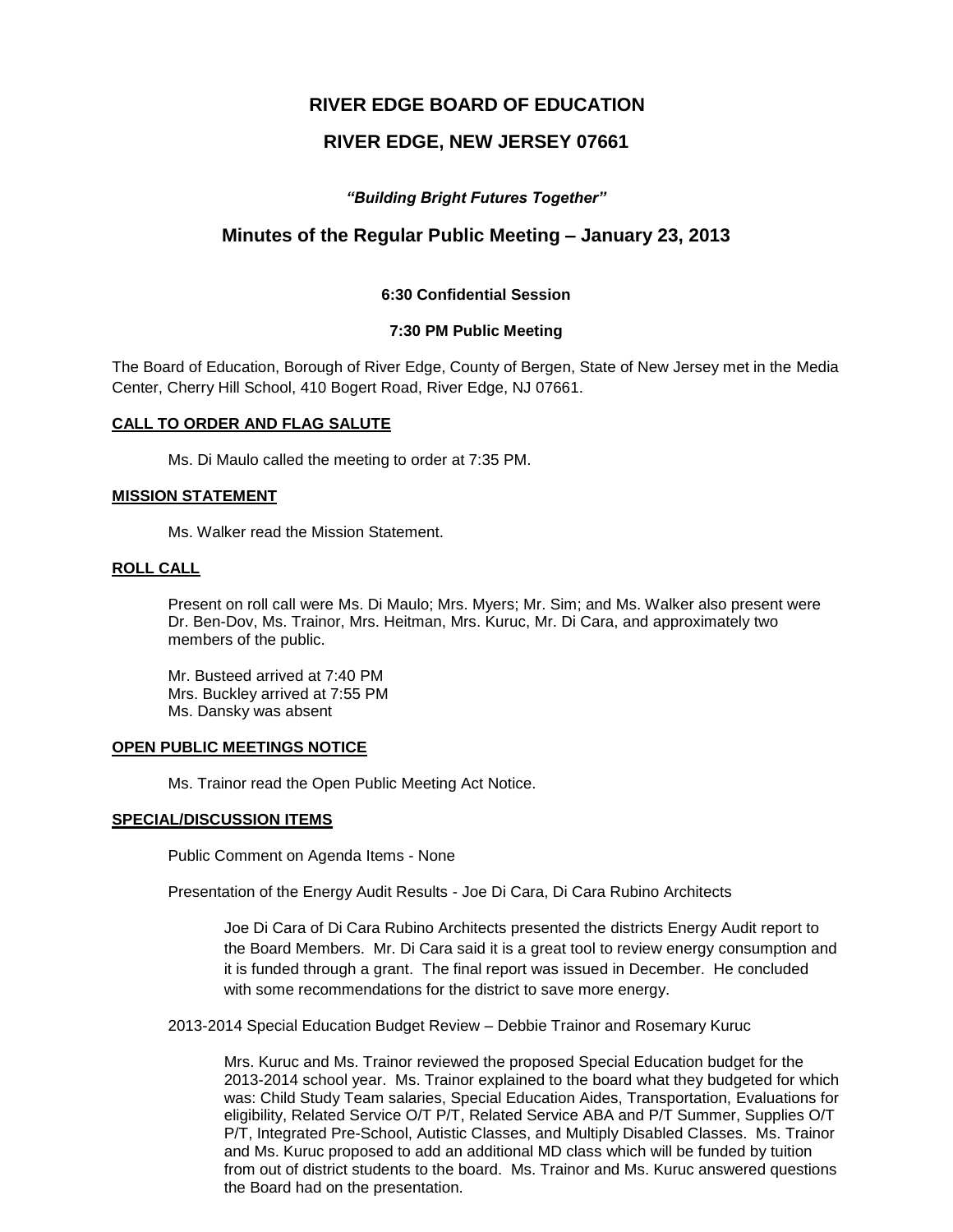# **REPORTS**

### **SUPERINTENDENT**

Dr. Ben-Dov reported on the following:

- Dr. Ben Dov is dealing with some safety concerns. The district is exploring some tightening of protocols and physical improvements to the buildings. The prosecutor's office will do an independent survey of the buildings and Dr. Ben-Dov will know more when they come to go over it. The district is working with emergency services and continuing to work with the police. A safety training for all staff will take place on February 4, 2013.
- Our Stronge Evaluation Model is making great progress. Training for administrators will be held on January 28, 2013 and February 5, 2013. Training for pilot teachers will be on February 7, 2013. All of the finances will go through River Dell and they will bill us for our portion.
- The State of New Jersey is looking for every student to have a Student Growth Objective in September 2013.
- Dr. Ben-Dov received a memo stating that each district should have a Common Core State Standard implementation panel. Mrs. Myers volunteered to be on the panel to represent the Board of Education.
- Our Q-SAC date has changed due to the retirement of the Executive County Superintendent. Our new date is Thursday, February 28, 2013.

# **PRINCIPAL**

Mrs. Heitman reported on the following:

- This month lessons about Martin Luther King were being taught and there were good discussion on the topic in honor of Dr. Martin Luther King's day.
- Our crossing guard, Joe Magueri, will turn 90 on Thursday, January 24, 2013. Fun activities are planned for the day and a brick was purchased for this milestone.
- The River Edge Cultural Center invited us to The Seventh Annual Young Artists Exhibition that will open up on January 30, 2013.
- Sheli Dansky spoke to the  $6<sup>th</sup>$  graders at Cherry Hill School and Mary Kay Buckley spoke to the 6<sup>th</sup> graders at Roosevelt School regarding the Student Board Meeting on February 27, 2013.
- There will be a parent meeting at the middle school on Thursday, January 24, 2013 for the  $6<sup>th</sup>$  grade parents.
- There was a great enrichment program held on at Cherry Hill. An author came to the school and met with grades 2-6 to discuss writing stories. He will be back at the end of May to perform one of the stories the children will write.
- Kindergarten Registration was held on Tuesday, January 15, 2013 and Thursday, January 17, 2013 and it went well.
- Mrs. Heitman had a PARCC Assessment Webinar today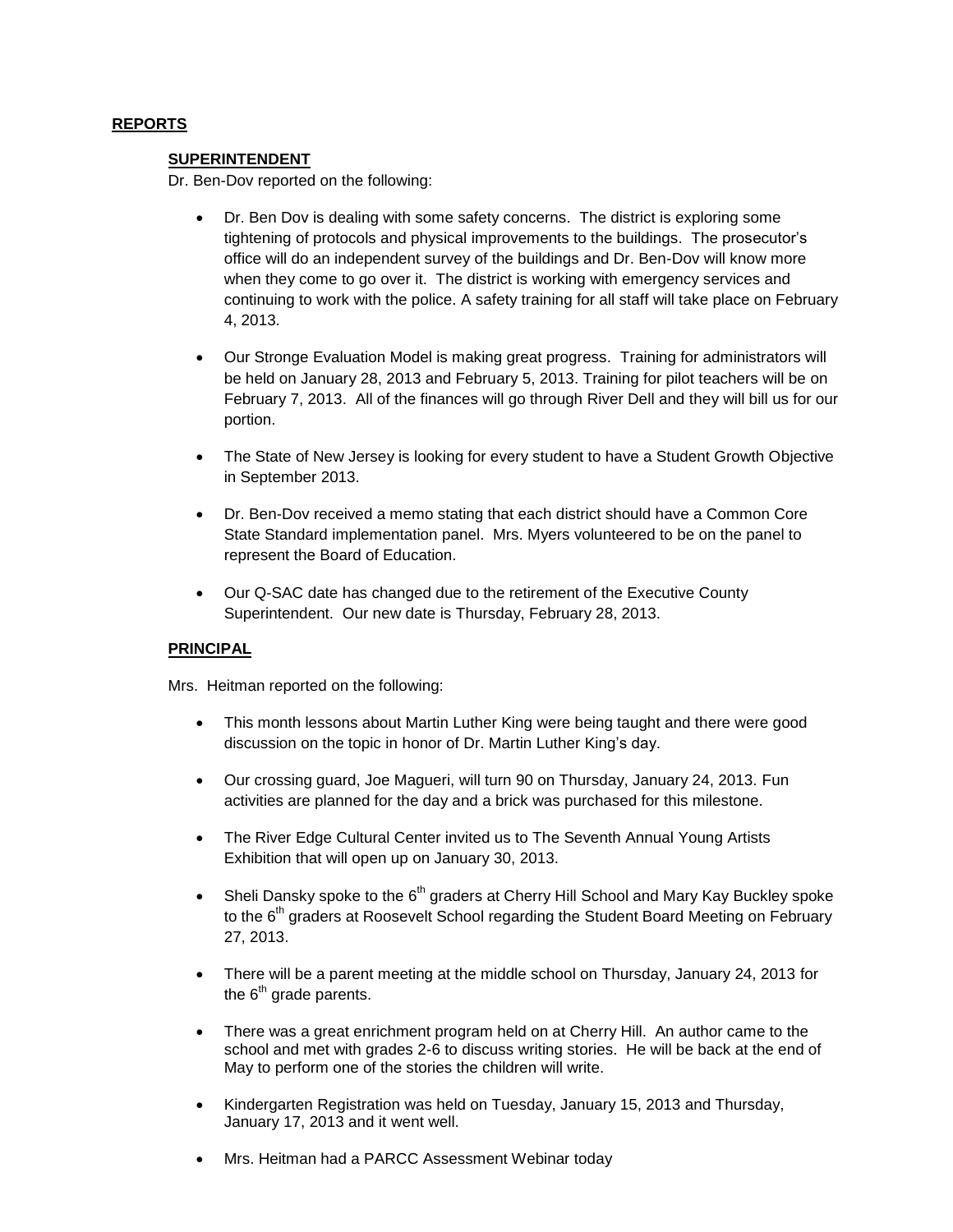# **BOARD SECRETARY**

The Budget Meeting will be held on Saturday, February 2, 2013 at 9:00AM

# **PRESIDENT**

Ms. Di Maulo reported on the following:

Ethics Training will be held on Wednesday, March 6, 2013

### **COMMITTEES**

 Ms. Walker attended a Building and Grounds meeting on January 14, 2013 where they spoke about safety. There are two recommendations that the police suggested: (1) keep the doors locked for all of the classrooms and (2) add more cameras to the three buildings. We are waiting on estimates for panic buttons for the classrooms and bullet proof glass in the lobbies of the schools.

# **MOTIONS TO BE ACTED UPON**

# **ADMINISTRATION/POLICY**

Motion by Ms. Walker

Seconded by Mr. Busteed

that the Board of Education approve the Minutes of December 19, 2012 and January 2, 2013.

Ayes: Mrs. Buckley, Ms. Di Maulo, Mrs. Myers, Mr. Sim, Ms. Walker

Nays: None

Abstained: Mr. Busteed

Motion by Mr. Busteed

Seconded by Mrs. Buckley

that the Board of Education approve the Confidential Minutes of January 2, 2013.

that the Board of Education approve the staff development training as per the schedules for January 2013 including relevant mileage reimbursement. (Addendum)

that the Board of Education approve the Updated 2012-2013 school year attendance of specific students at Cherry Hill or Roosevelt School which is other than their customary neighborhood school.(Addendum)

that the Board of Education approve the 2013-2014 School Calendar.

Ayes: Mrs. Buckley, Mr. Busteed, Ms. Di Maulo, Mrs. Myers, Mr. Sim, Ms. Walker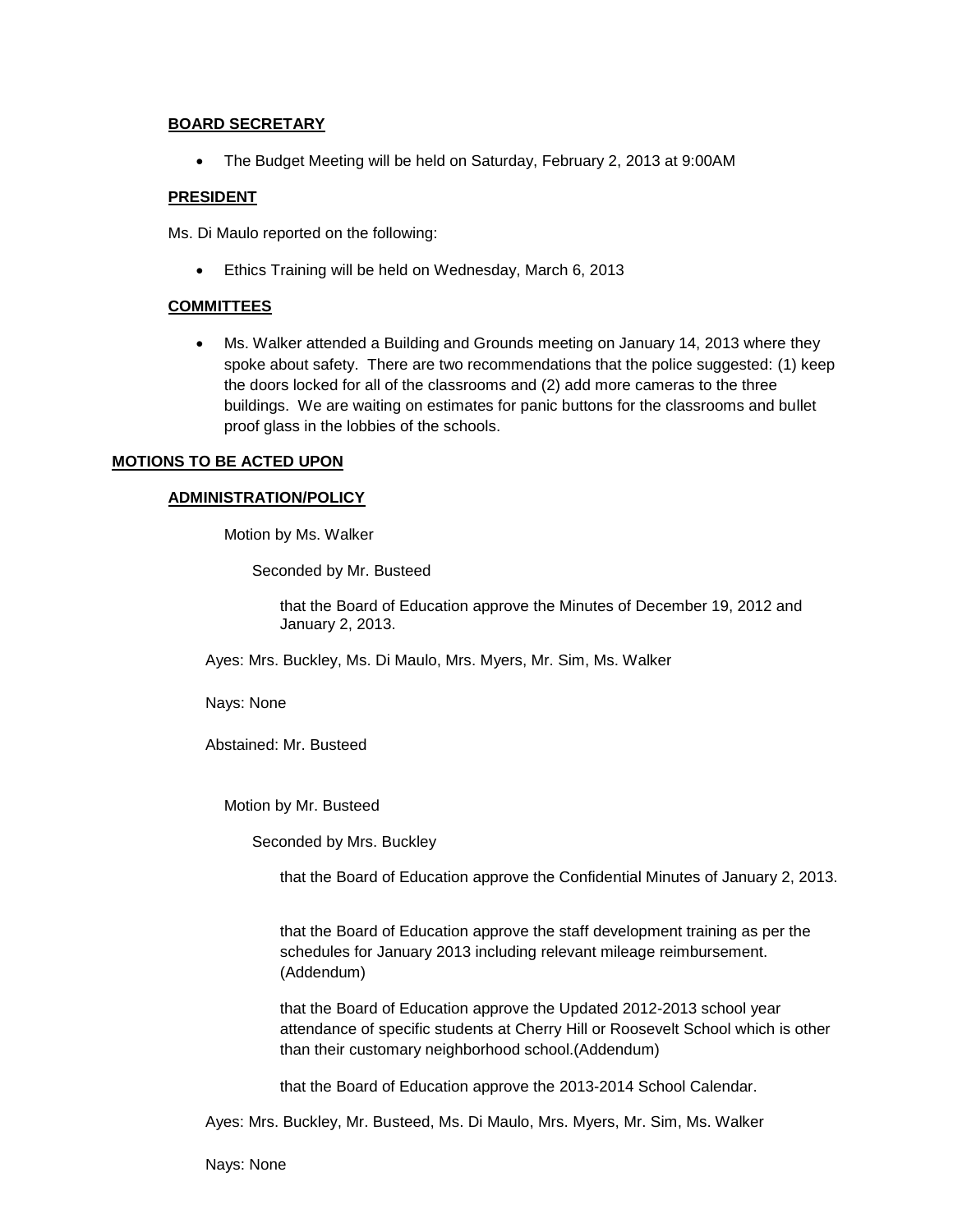#### **CURRICULUM/EDUCATION** - None

#### **BUILDINGS & GROUNDS** – None

#### **FINANCE/GRANTS/GIFTS**

Motion by Mrs. Buckley

Seconded by Mr. Sim

that the Board of Education approve the bills & claims dated January 2013 totaling \$426,315.34 including checks #34680 through #34772. Payrolls dated December 14, 2012 and December 21, 2012, totaling \$1,039,717.15 issued therefore, a copy of such warrants list be attached as part of these minutes. (Addendum)

Ayes: Mrs. Buckley, Mr. Busteed, Ms. Di Maulo, Mrs. Myers, Mr. Sim

Nays: None

Abstained: Ms. Walker

Motion by Mr. Sim

Seconded by Mrs. Myers

that the Board of Education approve the Budget Transfers for the school year 2012-2013 as of November 30, 2012. (Addendum)

that the River Edge Board of Education approve the Secretary's and Treasurer's Reports for the period ending November 30, 2012.

Further, we certify that as of November 30, 2012 after review of the secretary's monthly financial report (appropriations section) and upon consultation with the appropriate district officials, to the best of our knowledge no major account or fund has been overexpended in violation of N.J.A.C. 6A:23-2.11 and that sufficient funds are available to meet the districts financial obligation for the remainder of the fiscal year. (Addendum)

that the Board of Education accept a donation from Craig and Andrea Horowitz in the amount of \$2,500.00 to be used for the River Edge Building Bridges program.

that the Board of Education establish the tuition rates per pupil for the 2013-2014 school year:

Integrated Pre-School Program 3 half days per week \$2,130.00

Integrated Pre-School Program 4 half days per week \$2,650.00

that the Board of Education accept a donation for Library Birthday Books from Bonnie Schulman in the amount of \$100.00 in honor of Sheli Dansky-Danziger's Birthday.

that the Board of Education accept a donation from the River Edge Education Foundation (R.E.E.F.) in the amount of \$3,300.00 to purchase a Smart Board for the New Bridge Center.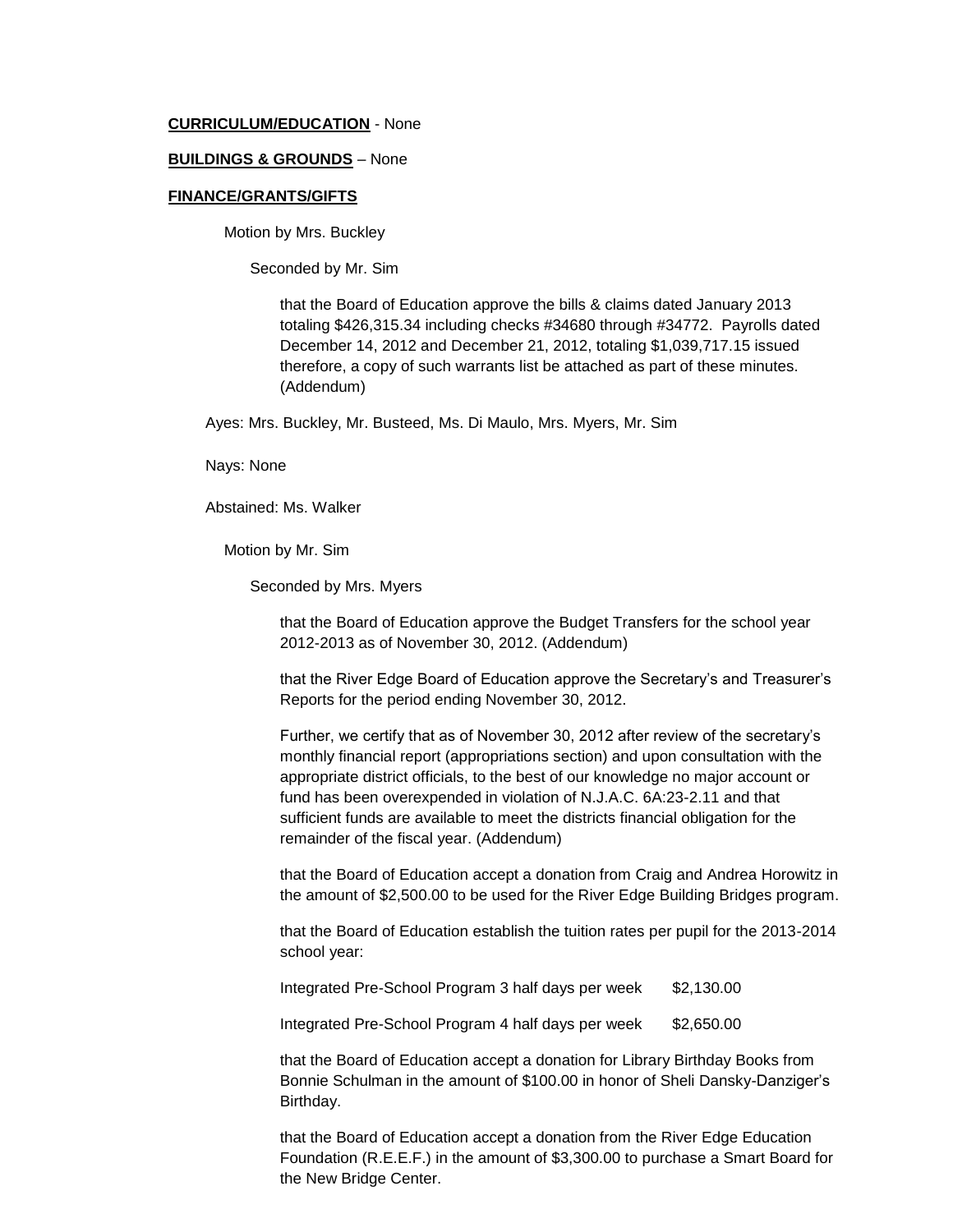that the Board of Education accepts a donation for Library Birthday Books from Erika Steinbauer in the amount of \$100.00 in honor of Sheli Dansky-Danziger's Birthday.

Ayes: Mrs. Buckley, Mr. Busteed, Ms. Di Maulo, Mrs. Myers, Mr. Sim, Ms. Walker

Nays: None

#### **PERSONNEL**

Motion by Mrs. Myers

Seconded by Ms. Walker

that the Board of Education accept, with regret, the retirement of Deborah Trainor, Business Administrator/Board Secretary, effective July 1, 2013.

Ayes: Mrs. Buckley, Mr. Busteed, Ms. Di Maulo, Mrs. Myers, Mr. Sim, Ms. Walker

Nays: None

Motion by Ms. Walker

Seconded by Mr. Busteed

that the Board of Education with the recommendation of the Superintendent, approve Michelle Van Buren, Part-time Instructional Aide, starting, January 24, 2013 through June 30, 2013 at a maximum of 23 hours per week.

that the Board of Education with the recommendation of the Superintendent, approve Stephanie Fand, Part-time Instructional Aide, starting, January 24, 2013 through June 30, 2013 at a maximum of 23 hours per week.

that the Board of Education with the recommendation of the Superintendent, approve Kirsten Musciano, Part-time Instructional Aide, starting, January 24, 2013 through June 30, 2013 at a maximum of 23 hours per week.

that the Board of Education with the recommendation of the Superintendent approve Dawn Gillies, Part-time Instructional Aide, starting, January 24, 2013 through June 30, 2013 at a maximum of 23 hours per week.

that the Board of Education approve the following individuals for the movement on the step guide based on educational credentials effective February 1, 2013.

Andrea Friedlander from BA to BA+15

that the Board of Education with the recommendation of the Superintendent, approve the following as a substitute clerical aide for the remainder of the 2012-2013 school year.

Jo Ann Jennings

that the Board of Education, with the recommendation of the Superintendent, approve Katherine Cruise, Student Teacher, from January 24, 2013 to May 3, 2013.

that the Board of Education, with the recommendation of the Superintendent, approves the following as substitutes for the 2012-2013 school year.

Katherine Cruise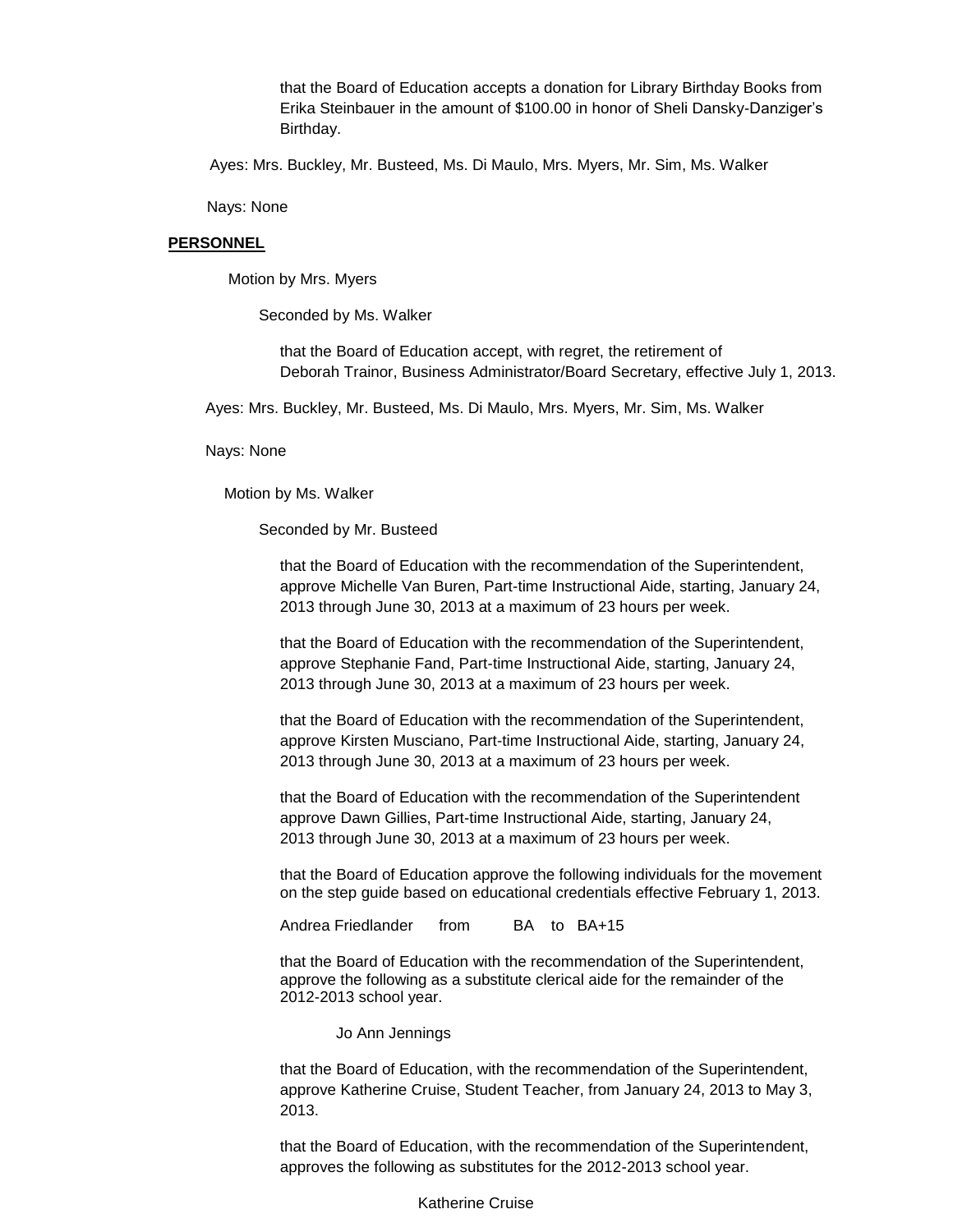that the Board of Education with the recommendation of the Superintendent, approve Rita Scoccola, Part-time ESL Teacher, starting February 1, 2013 through June 30, 2013.

Ayes: Mrs. Buckley, Mr. Busteed, Ms. Di Maulo, Mrs. Myers, Mr. Sim, Ms. Walker

Nays: None

#### **RIVER EDGE SPECIAL EDUCATION** - None

### **REGION V ADMINISTRATION & TRANSPORTATION**

Motion by Mr. Busteed

Seconded by Mrs. Buckley

that the Board of Education approve the following Quote Contract for Town & Country Bus for the 2012-2013 school year. (Addendum)

| Route # | School          | Per Diem |
|---------|-----------------|----------|
| 2011    | Hackensack M.S. | \$68.90  |

that the Board of Education approve the following Bid Contract for N&Y Transportation for the 2012-2013 school year. (Addendum)

| Route # | School                            | Per Diem |
|---------|-----------------------------------|----------|
| 1994    | <b>Stepping Stones/Westbridge</b> | \$175.00 |

that the Board of Education approve the 2012-2013 Joint Transportation Agreement between Region V/River Edge (Host) and East Windsor (Joiner). (Addendum)

that the Board of Education approve the bills & claims dated January 2013 totaling \$486,399.02 including checks #60582 through #60710.

Ayes: Mrs. Buckley, Mr. Busteed, Ms. Di Maulo, Mrs. Myers, Mr. Sim, Ms. Walker

Nays: None

#### **PUBLIC DISCUSSION** - None